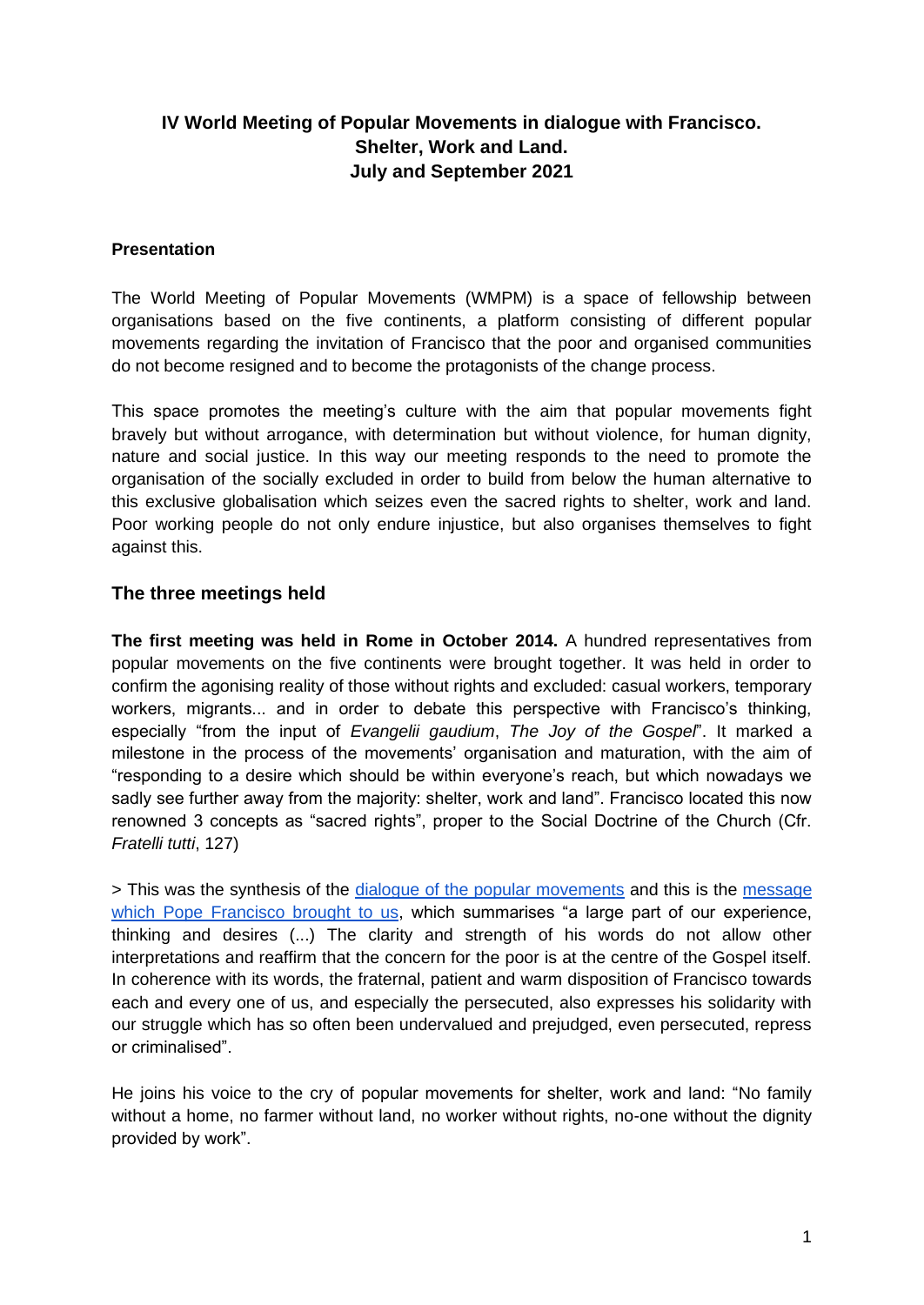**In July 2015, the II Meeting took place in Santa Cruz de la Sierra, Bolivia.** This meeting joined more than 1500 delegates of the popular movements in representation of 40 countries from the five continents, together with bishops and pastoral workers to share experiences, realities and ideas and to advance the problems of the poor from the already internationallyrecognised shelter, work and land concept, in light of the encyclical *Laudato si*'.

In their dialogues, the popular movements agree with Francisco that social and environmental issues emerge as two sides of the same coin. A system which doesn't provide shelter, work and land for all, which erodes peace between people and threatens the very existence of mother Earth, cannot continue to dominate the planet's destiny. That's why they emphasise the need to "overcome a social, political, economic and cultural model where the market and money have become the regulator of human relationships at all levels".

> The conclusions constituted the [Santa Cruz letter.](http://www.vatican.va/content/francesco/es/speeches/2015/july/documents/papa-francesco_20150709_bolivia-movimenti-popolari.html) The [message of Pope Francisco,](https://www.vatican.va/content/francesco/es/speeches/2015/july/documents/papa-francesco_20150709_bolivia-movimenti-popolari.html) a transcendental text, which is constantly referred to and is catalogued as "mini-encyclical", shares with the popular movements its sense of "fraternity, grit, surrender and thirst for justice" in order to overcome the great injustices. A "real, permanent and committed" collaboration which invites us to continue and strengthen the fight for the sacred rights of shelter, work and land and share three big tasks: 1) to place the economy at the service of the people; 2) to unite our people on the road to peace and justice and 3) to defend mother Earth.

The **III Meeting was again held in the Vatican, in November 2016.** It was convened for the third consecutive year to express the same thirst for justice and the clamour for shelter, work and land as on previous occasions. If the first encounter served to get to know the different realities for poor and excluded workers, and the second to discern what was happening with the support of the encyclical *Laudato si'*, then this third meeting discussed and concluded with a series of proposals, a shared action for all the movements called to defend these rights. With the participation of 170 delegates from 65 countries, the discussions about shelter, work and land were addressed, as well as new debates about People and democracy; Land and nature; Refugees and displaced persons of the world.

> The popular movements defined a [Document for Proposed Transformative Action](https://movpop.org/category/encuentro-iii/) The [message from Pope Francisco](https://www.vatican.va/content/francesco/es/speeches/2016/november/documents/papa-francesco_20161105_movimenti-popolari.html) recognised the importance of the daily commitment of popular movements, how to do this, as well as encouraging them to continue on this road of "slow germination" and this dialogue for justice and for shelter, work and land, "this cry that you make my own". Francisco asks to popular movements to use "this very special solidarity which exists between those who have suffered" and he urges them to get involved in politics, showing an example and reclaiming, by participating socially in public life, "one of the highest forms of charity, love", but not without previously pointing out two risks: limiting themselves, staying away from the big discussions in order not to be reduced to a secondary role. And the second risk, corruption. The antidote against this is to live the vocation of service with humility and austerity "moral, in the way of living, in how I pursue my life, my family", preaching the example of serving your neighbour as "the best way to promote the common good and the project-bridge of shelter, work and land".

### **IV Meeting. July-September 2021**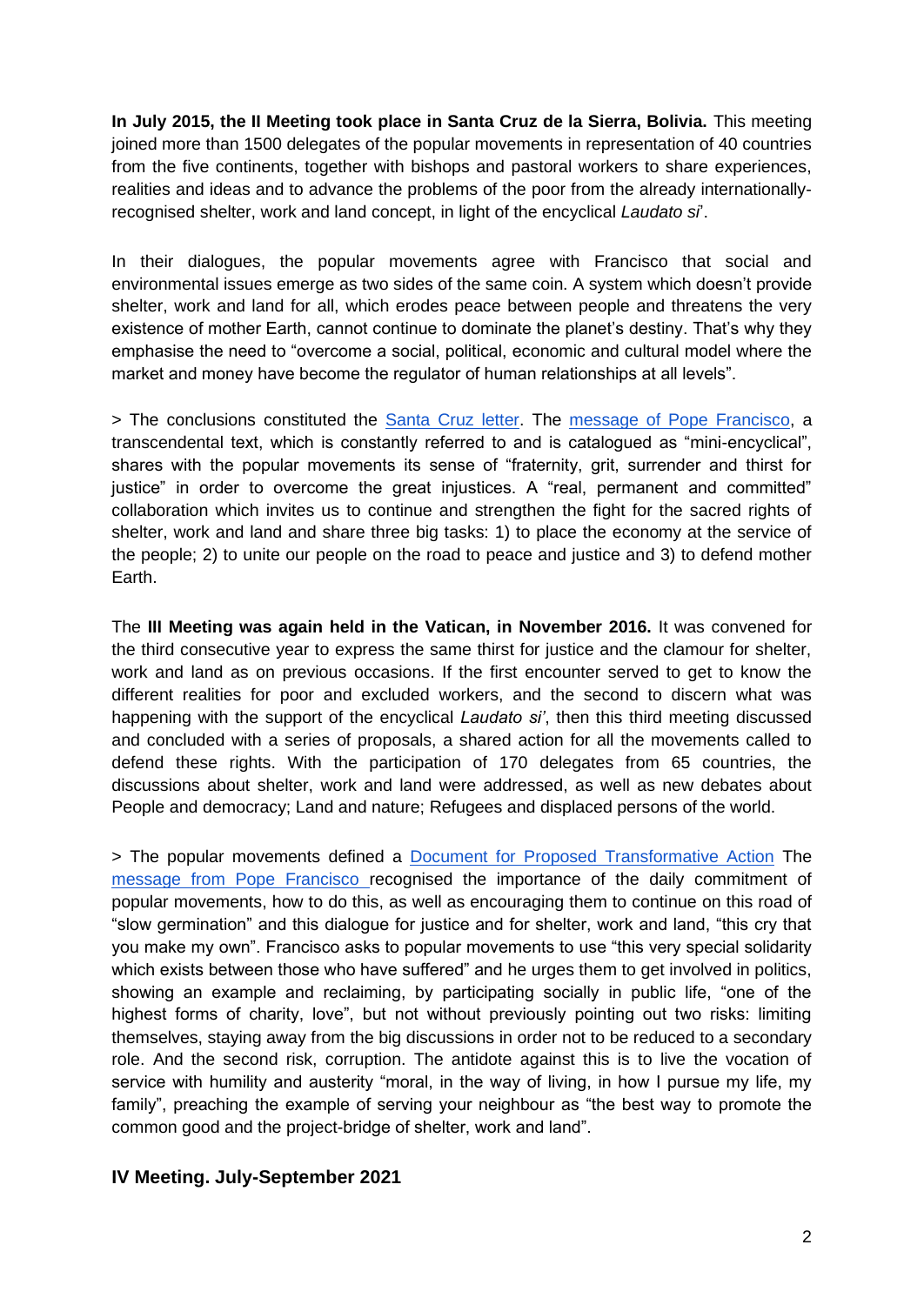During the most difficult time of the pandemic, Francisco addressed a [letter to the popular](https://www.vatican.va/content/francesco/es/letters/2020/documents/papa-francesco_20200412_lettera-movimentipopolari.html)  [movement](https://www.vatican.va/content/francesco/es/letters/2020/documents/papa-francesco_20200412_lettera-movimentipopolari.html) (12th April 2020) in order to show that it's "time for a universal wage for the most humble workers without rights" because lockdown prevented them from "earning their daily bread". He condemns the fact that poor workers "have been excluded from the benefits of globalisation" but not their damage: "the bad things which afflict everyone hit you all twice as badly"; he encourages the continued struggle for shelter, work and land and invites them to consider "the project of integrated human development which we desire" for after the crisis with him.

This *thinking about the afterwards* is the starting point of the fourth meeting of the popular movements which **will be carried out entirely on the internet**, by videoconference, and will have two different parts.

The first will take place on the **9th of July** from 14:00 (Rome time). It will reunite the popular movements and their accredited delegates to discuss the **impact of COVID on the most humble and excluded workers** and the **dilemmas which humanity faces today**, including the 3 concepts because "it's possible to long for a planet which guarantees shelter, work and land for all" (Pope Francisco, cfr. *Fratelli tutti*, 127).

The second part of this meeting will take place in **September 2021**. This will be the chance to **share the work and struggle** of popular movements during the pandemic, **discuss** the conclusions of the discussions of the popular movements **with Pope Francisco**, and listen to his message.

It will be broadcast live, simultaneously in Spanish, English, Portuguese and French through the communication media of the popular movements.

### **Participation**

Representatives of the popular movements from all latitudes across the planet, from different religions and cultures will be reunited again. In this IV meeting, delegates from America (North, Central and South), Europe, Africa and Asia will participate.

We are cartoneros, recyclers, street vendors, tailors, artisans, fishermen, farmers, builders, miners, workers in recovered companies, all kinds of cooperative members, workers in folk trades, Christian workers of varied offices and professions, small farmers, neighbourhood and villa workers... who practice the culture of meeting and walking together.

### **Organising committee**

This committee contributes to the organisation and dynamization of the meeting. They maintain the dialogue with the Holy See, through the Dicastery for Integrated Human Development. On behalf of the popular movements, it consists of João Pedro Stédile from the Landless Workers Movement (MST) - La Vía Campesina in Brazil; Juan Grabois, from the Movement of Excluded Workers (MTE) - Union of Workers of the Popular Economy